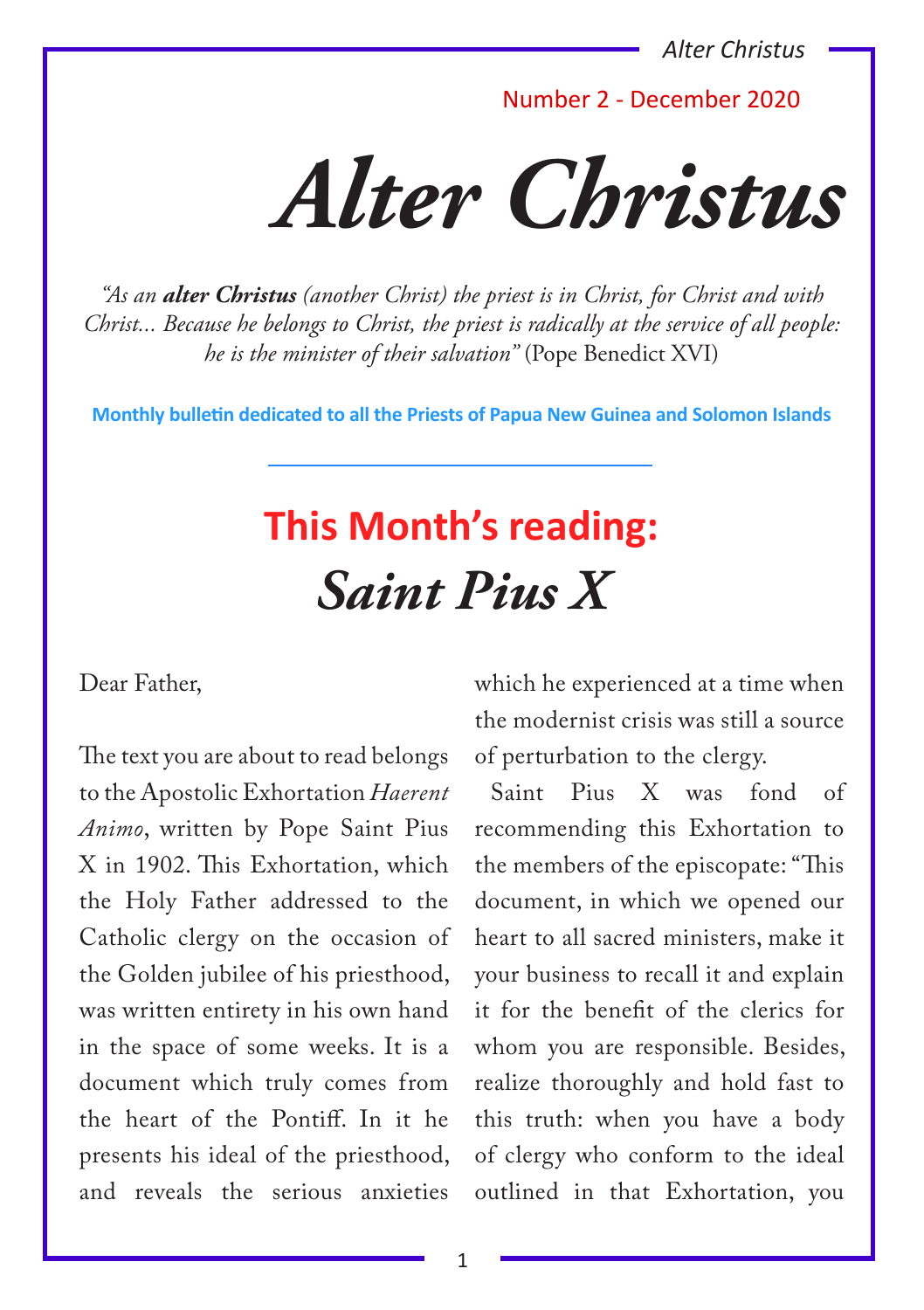will certainly find your pastoral care greatly lightened, and the fruits of follow these teachings! your apostolate will be much more abundant." (Letter to the episcopate of Brazil, 18 December 1910)

May the Good Lord help us to

Fr. Tomás Ravaioli, IVE *LCI Director*

# **Author: Saint Pius X**

Saint Pius X (Giuseppe Sarto) was born in 1835 to a poor but faithful family in Italy. He never understood the importance that was placed on money. He was very content with what he already had and didn't want anything more. Giuseppe placed great value on his relationship with God. He held the belief that as long as he had his faith and the love of God, he had everything that he needed.

Giuseppe's devotion to his faith led him to pursue a career as a priest. He was ordained in 1858 and was considered to be a good and kind priest. His selfless nature and modesty earned him a great deal of positive attention. He worked with the sick and the poor and was involved in religious education of young people, especially those whose families could not afford to send them to church schools.

In 1903 Giuseppe was elected pope. He took the name Pius X. As pope, Pius began to share his belief in the importance of the Sacrament of Holy Communion. He always felt that going to communion often was one of the ways a person could be closest to God. Pius



strongly felt that the younger a person could receive his or her First Communion, the better. Pius enacted a law that made the age of a person's First Communion to be around seven years. He also collected all of the laws of the church into one book, which is called the Code of Canon Law.

Pius was pope for 11 years and is remembered with much love and fondness. He taught weekly catechism classes in a Vatican courtyard with children included. People who met him often said they felt they had met a saint, and it was said that several miracles credited to him occurred while he was still living. He will always be remembered for his simplicity and poverty.

Before he died in 1914, Pius was heard to say, "I was born poor and I will die poor." His canonization took place in 1954, just 40 years after his death.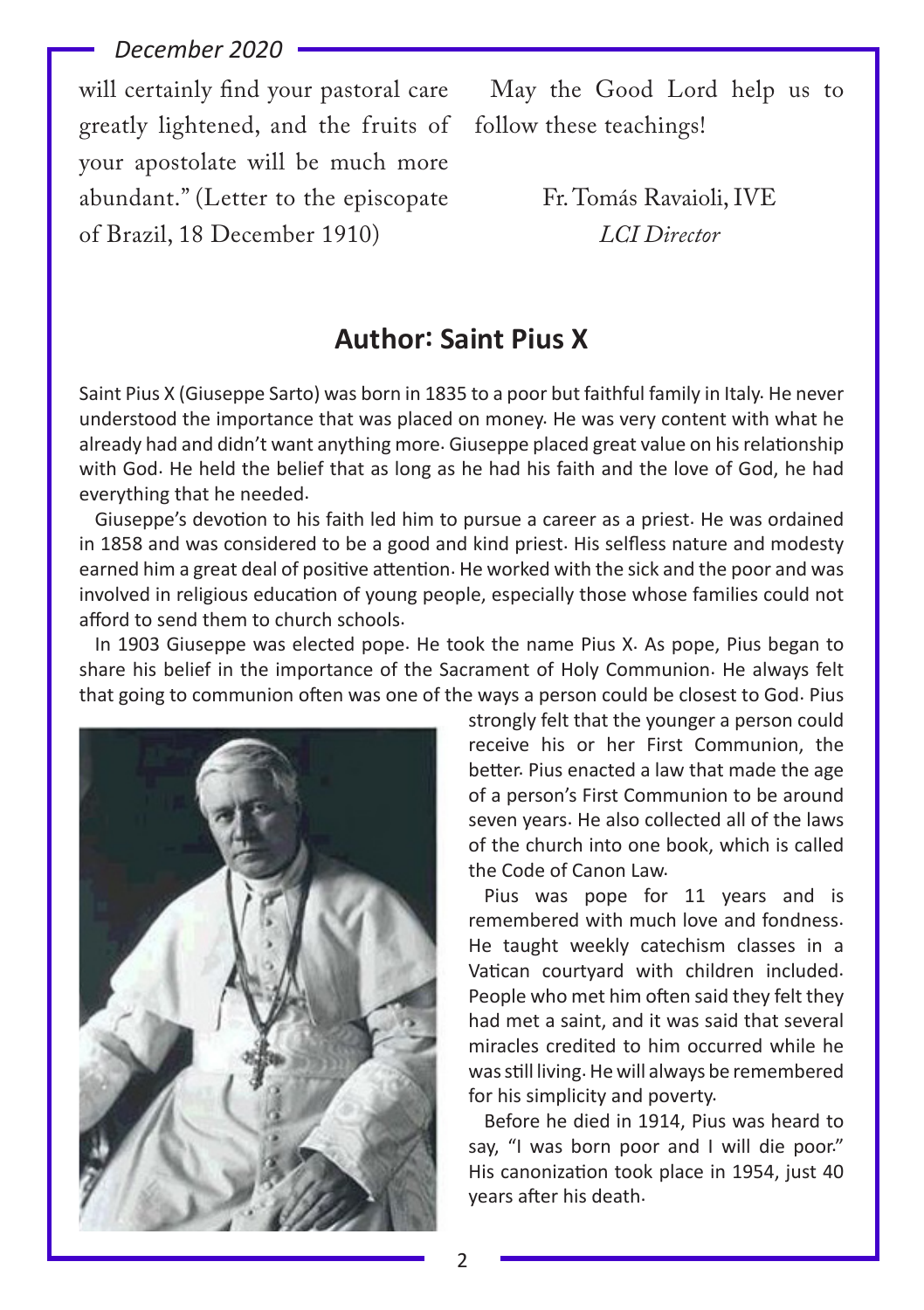# **From the Apostolic Exhortation**  *Haerent Animo* **addressed to the Catholic Clergy**

# *By Saint Pius X*

Our first and chief concern is that all who are invested with the priestly ministry should be in every way fitted for the discharge of their responsibilities. For we are fully convinced that it is here that hope lies for the welfare and progress of religious life.

But though it is a matter for congratulation that, as a result of the diligence of the bishops, so many priests are animated by heavenly fervor to rekindle or strengthen in their souls the flame of divine grace which they received by the imposition of hands, we must deplore the fact that there are others in different countries who do not show themselves worthy to be taken as models by the christian people who rightly look to them for a genuine model of christian virtue.

It is to these priests that we wish to open our heart in this Letter; it is a father's loving heart which beats anxiously as he looks upon an ailing child. Our love for them inspires us to add our own appeal to the appeals of their own bishops.

And while our appeal is intended above all to recall the erring to the right path and to spur the lukewarm to fresh endeavor, we would wish it to serve as an encouragement to others also. We point out the path which each one must strive to follow with constantly growing fervor, so that he may become truly a man of God, as the Apostle so concisely expresses it, and fulfill the legitimate expectations of the Church.

We have nothing to say which you have not already heard, no doctrine to propound that is new to anyone; but we treat of matters which it is necessary for everyone to bear in mind, and God inspires us with the hope that our message will not fail to bear abundant fruit.

In this exhortation, it is not your personal welfare alone that we are striving to secure, but the common welfare of catholic peoples; the one cannot be separated from the other. For the priest cannot be good or bad for himself alone; his conduct and way of life have far-reaching consequences for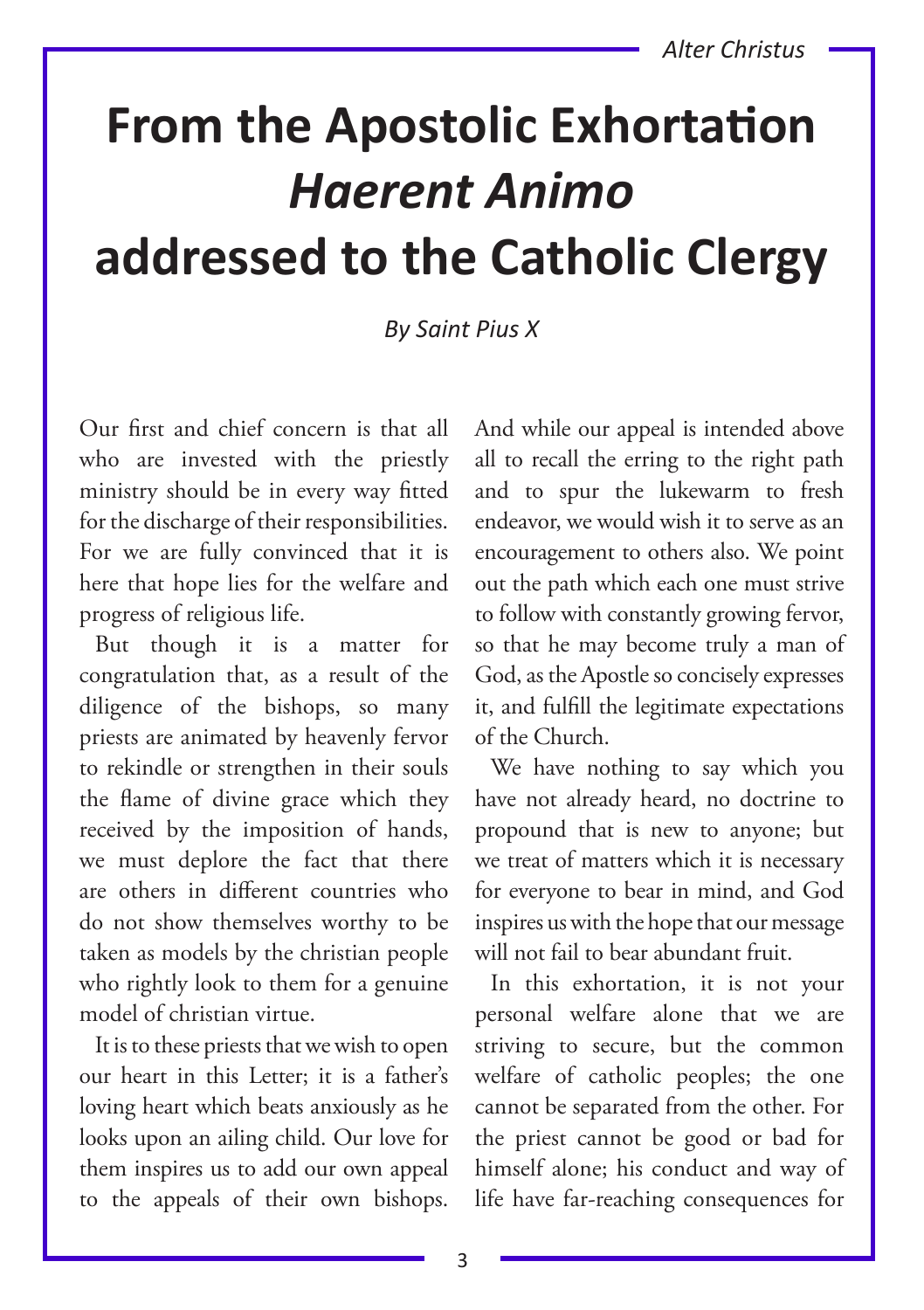the people. A truly good priest is an immense gift wherever he may be.

# **I - The Obligation of Priestly Sanctity**

Therefore, beloved sons, we will begin this exhortation by stimulating you to that sanctity of life which the dignity of your office demands.

Anyone who exercises the priestly ministry exercises it not for himself alone, but for others. *For every high priest taken from among men is appointed for men in the things that pertain to God.* (Heb 5.1) Christ himself taught that lesson when he compared the priest to salt and to light, in order to show the nature of the priestly ministry. The

priest then is the light of the world and the salt of the earth. Everyone knows that he fulfills this function chiefly by the teaching of christian truth; and who can be unaware that this ministry of teaching is practically useless if the priest fails to confirm by the example of his

life the truths which he teaches? Those who hear him might say, insultingly it is true, but not without justification: *They profess that they know God but in their works they deny him* (Tit 1:16), they will refuse to accept his teaching

and will derive no benefit from the light of the priest.

Christ himself, the model of priests, taught first by the example of his deeds and then by his words: *Jesus began to do and then to teach.* (Acts 1:1)

Likewise, a priest who neglects his own sanctification can never be the salt of the earth; what is corrupt and contaminated is utterly incapable of preserving from corruption; where sanctity is lacking, there corruption will inevitably find its way. Hence Christ, continuing this comparison, calls such priests salt that has lost its savor, which is good for nothing any more, but to be cast out and to be trodden on by men.

These truths are all the more evident inasmuch as we exercise the priestly

> ministry not in our own name, but in the name of Jesus Christ. The Apostle said: *Let man so consider us as the ministers of Christ and the dispensers of the mysteries of God* (1 Cor 4:1); *for Christ, therefore, we are ambassadors.* (1 Cor 5:20) This is the reason that Christ has

numbered us not among his servants but as his friends. *"I will not now call you servants... but I have called you friends, because all things whatsoever I have heard from my Father I have made known to you... I have chosen you and* 

4

*The ministry of teaching is practically useless if the priest fails to confirm by the example of his life the truths which he teaches*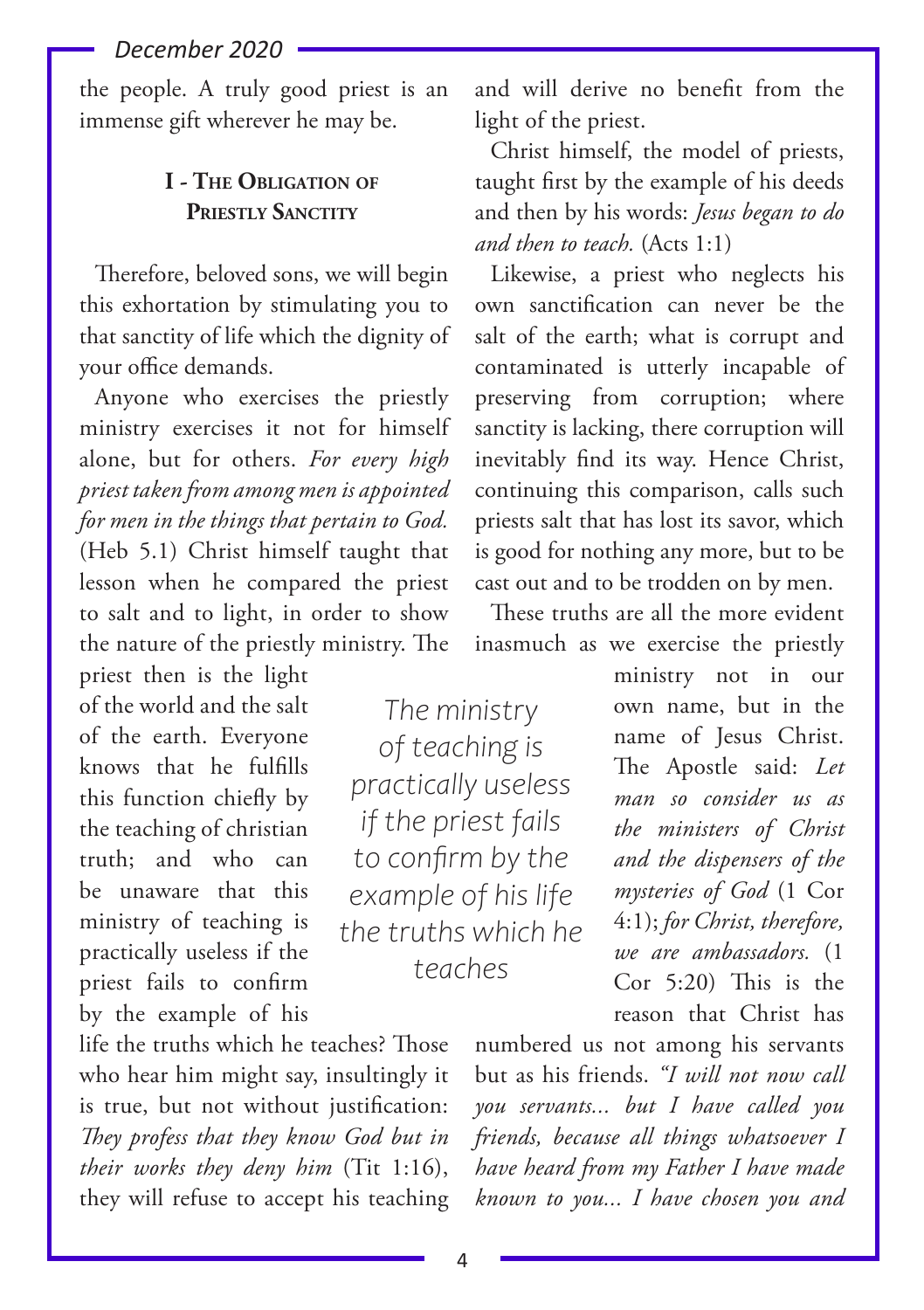*appointed you that you should go and bring forth fruit."* (Jn 15:15)

We have, therefore, to take the place of Christ: the mission which he has given to us we must fulfill with that same purpose that he intended. True friendship consists in

*Where sanctity is lacking, there corruption will inevitably find its way*

unity of mind and will, identity of likes and dislikes; therefore, as friends of Jesus Christ, we are bound to have that mind in us which was in Jesus Christ who is *holy, innocent, undefiled.* (Heb 7:26) As his envoys, we must win the minds of men for his doctrine and his law by first observing them ourselves; sharing as we do in his power to deliver souls from the bondage of sin, we must strive by every means to avoid becoming entangled in these toils of sin.

But it is particularly as the ministers of Jesus Christ in the great sacrifice which is constantly renewed with abiding power for the salvation of the world, that we have the duty of conforming our minds to that spirit in which he offered himself as an unspotted victim to God on the altar of the Cross. In the Old Law, though victims were only shadowy figures and symbols, sanctity of a high degree was demanded of the priest; what then of us, now that the victim is Christ himself? "How pure should not he be who shares in this sacrifice! More resplendent than the sun must be the

hand that divides this Flesh, the mouth that is filled with spiritual fire, the tongue that is reddened by this Blood!" (St. John Chrysostom)

Saint Charles Borromeo gave apt expression to this thought when, in his discourses to the

clergy, he declared: "If we would only bear in mind, dearly beloved brethren, the exalted character of the things that the Lord God has placed in our hands, what unbounded influence would not this have in impelling us to lead lives worthy of ecclesiastics! Has not the Lord placed everything in my hand, when he put there his only-begotten Son, coeternal and coequal with himself? In my hand he has placed all his treasures, his sacraments, his graces; he has placed there souls, than whom nothing can be dearer to him; in his love he has preferred them to himself, and redeemed them by his Blood; he has placed heaven in my hand, and it is in my power to open and close it to others... How, then, can I be so ungrateful for such condescension and love as to sin against him, to offend his honor, to pollute this body which is his? How can I come to defile this high dignity, this life consecrated to his service?"

When we were first enrolled in the army of the Church, she sought from us the formal declaration: *The Lord is the*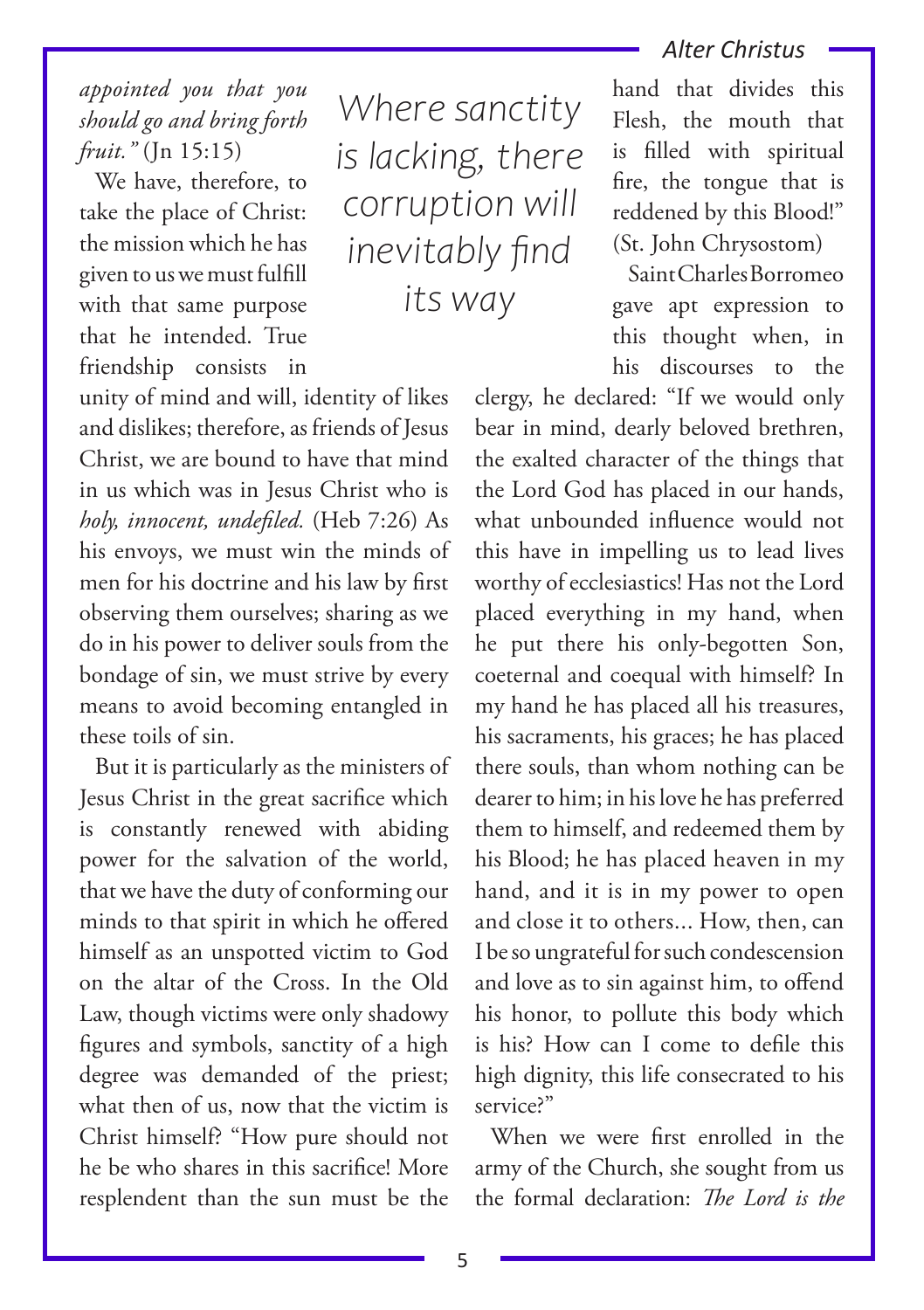*portion of my inheritance and of my cup: it is thou that wilt restore my inheritance to me.* (Ps. 15:5) St. Jerome tells us that with these words "the cleric is reminded that one who is the portion of the Lord, or who has the Lord as his portion, must show himself to be such a one as possesses the Lord and is possessed by him."

How solemnly the Church addresses those who are about to be promoted sub-deacons! "You must consider

repeatedly and with all attention the office which of your own volition you seek today... if you receive this Order, you cannot afterwards revoke your decision, you must remain always in the service of God and, with his help, observe chastity." And finally: "If up to now you have been negligent in relation to the Church, henceforth you must

be diligent; if hitherto you have been somnolent, henceforth you must be vigilant... if up to now your life has been unseemly, henceforth you must be chaste; ... Consider the ministry which is entrusted to you!" For those who are about to be raised to the diaconate, the Church prays to God through the mouth of the bishop: "May they have in abundance the pattern of every

virtue, authority that is unassuming, constancy in chastity, the purity of innocence, and the observance of spiritual discipline. May thy commands shine forth through their conduct, and may the people find a saintly model in their exemplary chastity."

The admonition addressed to those who are about to be ordained priests is even more moving: "It is with great fear that one must approach this high

*There should be as much difference between the priest and any other upright man as there is between heaven and earth*

dignity, and care must be taken that those chosen for it are recommended by heavenly wisdom, blameless life and sustained observance of justice ... Let the fragrance of your life be a joy to the Church of Christ, so that by your preaching and example you may build up the house, that is, the family of God." Above all the Church stresses the solemn words: Imitate

that which you handle, an injunction which fully agrees with the command of St. Paul: *That we may present every man perfect in Jesus Christ*. (Col 1:28)

Since this is the mind of the Church on the life of a priest, one cannot be surprised at the complete unanimity of the Fathers and Doctors on this matter; it might indeed be thought that they are guilty of exaggeration, but a careful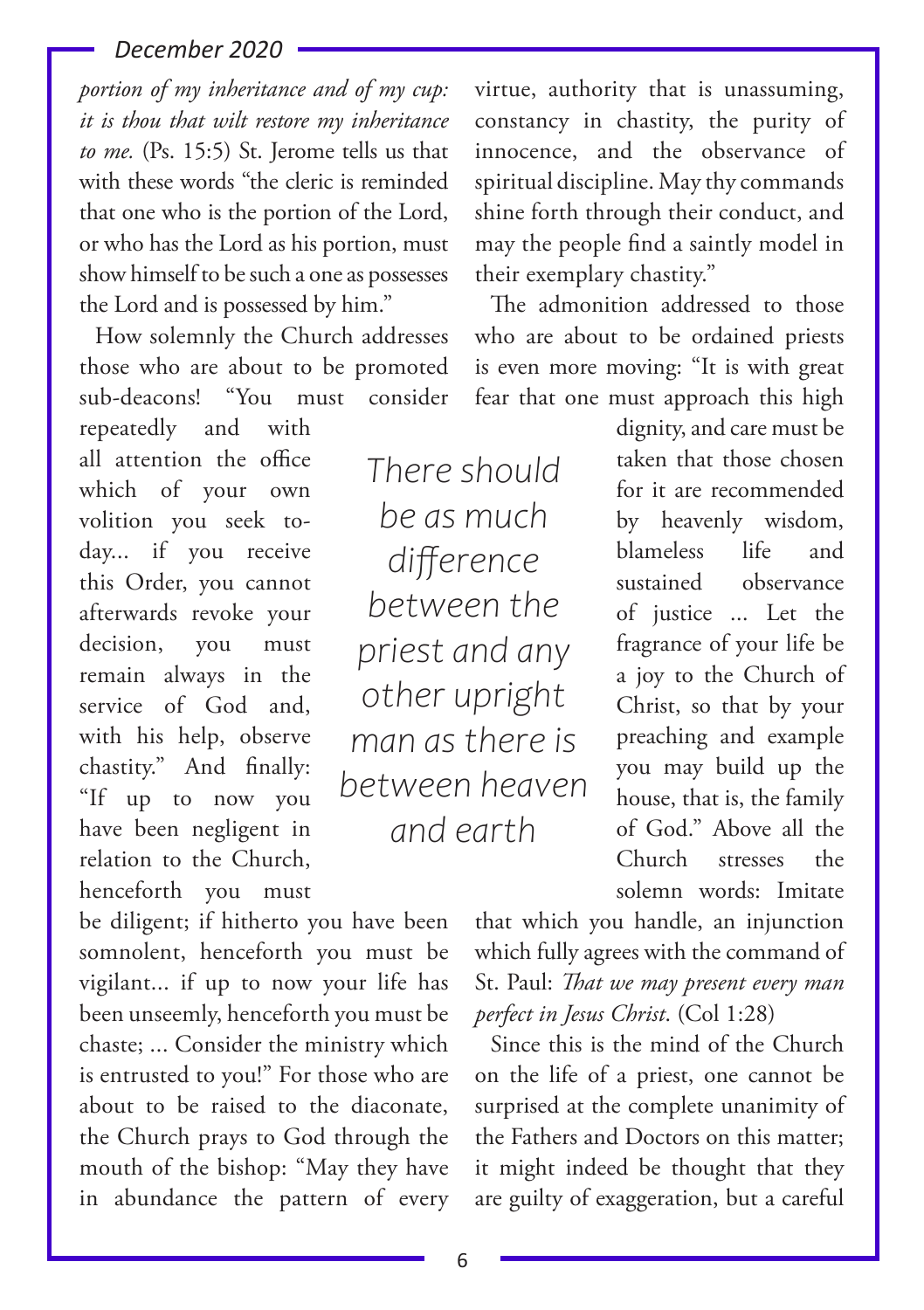examination will lead to the conclusion that they taught nothing that was not entirely true and correct. Their teaching can be summarized thus: there should be as much difference between the priest and any other upright man

*If holiness is wanting in the priest, then everything is wanting.*

as there is between heaven and earth; consequently, the priest must see to it that his life is free not merely from grave faults but even from the slightest faults. The Council of Trent made the teaching of these venerable men its own when it warned clerics to avoid" even venial faults which in their case would be very grave. These faults are grave, not in themselves, but in relation to the one who commits them; for to him, even more than to the sacred edifice, are applicable the words: Holiness becometh thy house.

# **II - Nature of Priestly Holiness**

We must now consider what is the nature of

this sanctity, which the priest cannot lack without being culpable; ignorance or misunderstanding of it leaves one exposed to grave peril.

There are some who think, and even declare openly, that the true measure of the merits of a priest is his dedication to the service of others; consequently, with an almost complete disregard for the cultivation of the virtues which lead to the personal sanctification of

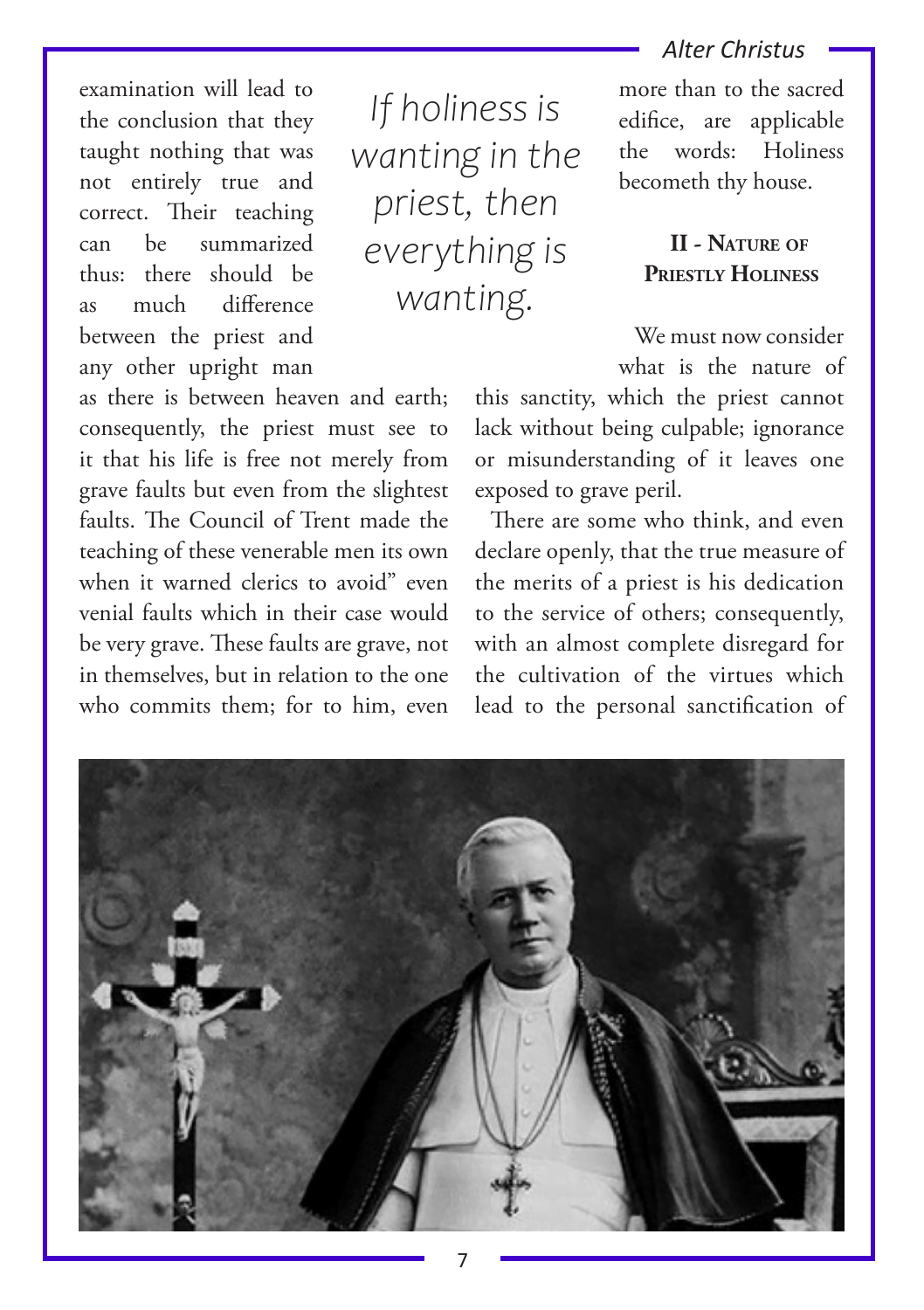the priest (these they describe as passive virtues), they assert that all his energies and fervor should be directed to the development and practice of what they call the active virtues. One can only be astonished by this gravely erroneous and pernicious teaching.

Our predecessor of happy memory in his wisdom spoke as follows of this teaching: "To maintain that some christian virtues are more suited to one period than to another is to forget the

words of the Apostle: *Those whom he foreknew he also predestined to be conformed to the image of his Son*. (Rom 8:29) Christ is the teacher and the model of all sanctity; all who desire to take their place in the abode of the blessed must adapt their conduct to the standard which he has laid down. Now Christ does not change with the passing of the centuries: *He is the same yesterday* 

*and to-day and forever*. (Heb 13:8) The words: *"Learn of me because I am meek and humble of heart"*, (Mt 11:29) apply to men of every age; at all times Christ reveals himself *obedient unto death*; (Phil 2:8) true for every age are the words of the Apostle: *They that are Christ's have crucified the flesh, with the vices and concupiscences*." (Gal 5:24)

These passages apply, no doubt, to all the faithful, but they apply more especially to priests. Let priests take as directed particularly to themselves the further words which were spoken by our predecessor in his apostolic zeal: "Would that at the present day there were many more who cultivated these virtues as did the saints of former times, who by their humility, their obedience, their abstinence, were mighty in work

> and word, to the great benefit not only of religion but also of public and civil life."

> It is not irrelevant to note here that Leo XIII in his wisdom made special mention of the virtue of abstinence, which we call self-denial, in the words of the Gospel. He was quite right to do so, for it is from self-denial chiefly that the strength and power and fruit of every priestly function derive; it is when this

virtue is neglected that there appears in the priest's conduct whatever may be of a nature to cause offense to the eyes and hearts of the faithful. If one acts for the sake of filthy lucre, or becomes involved in worldly affairs, or seeks for the highest places and despises others, or follows merely human counsel, or seeks to please men, or trusts in the persuasive words

8

*"In my hand he has placed all his treasures, his sacraments, his graces; he has placed there souls, than whom nothing can be dearer to him"*

(St. Charles Borromeo)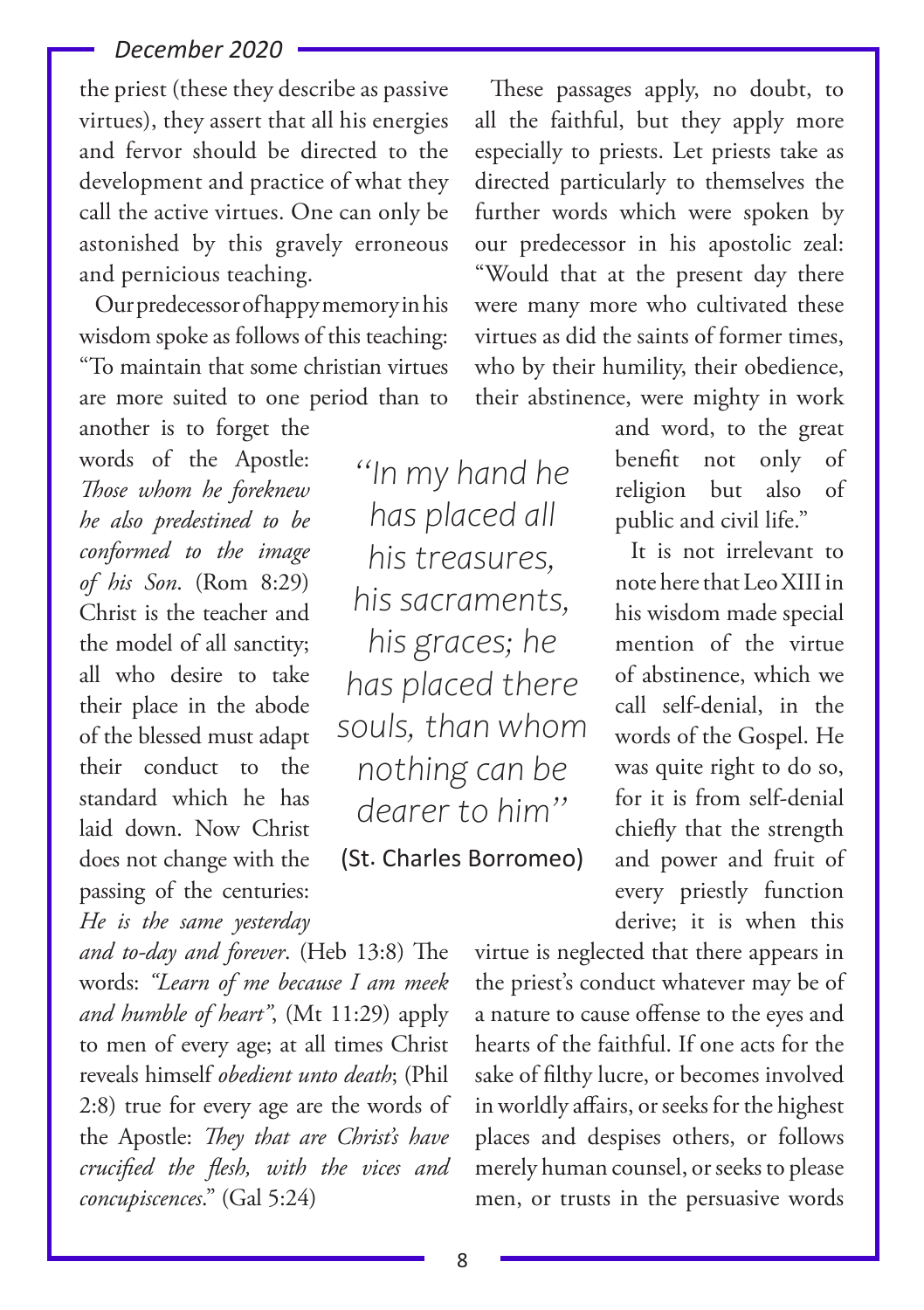of human wisdom, this is the result of neglect of the command of Christ and of the refusal to accept the condition laid down by him: *"If anyone will come after me, let him deny himself"*. (Mt 16:24)

While insisting on these truths, we would likewise admonish the priest that in the last analysis, it is not for himself alone that he has to sanctify himself, for he is the workman whom Christ went out to hire into his vineyard. Therefore,

it is his duty to uproot unfruitful plants and to sow useful ones, to water the crop and to guard lest the enemy sow cockle among it. Consequently, the priest must be careful not to allow an unbalanced concern for personal perfection to lead him to overlook any part of the duties of his office which are conducive to the welfare of others. These duties include the preaching of the word of God, the hearing of confessions, assisting the sick, especially the dying, the instruction of those who are ignorant of the faith, the consolation of the sorrowing, leading back the erring, in a word, the imitation in every respect of Christ who went about doing good and healing all that were oppressed by the devil.

*Christ is the teacher and the model of all sanctity; all who desire to take their place in the abode of the blessed must adapt their conduct to the standard which he has laid down*

#### *Alter Christus*

In the midst of all these duties, the priest shall have ever present to his mind the striking admonition given by St. Paul: *Neither he who plants is anything, nor he who waters, but God who gives the increase*. (1 Cor 3:7). It may be that we go and sow the seed with tears; it may be that we tend its growth at the cost of heavy labor; but to make it germinate and yield the hoped for fruit, that depends on God alone and his powerful assistance.

This further point also is worthy of profound consideration, namely that men are but the instruments whom God employs for the salvation of souls; they must, therefore, be instruments fit to be employed by God. And how is this to be achieved? Do we imagine that God is influenced by any inborn or acquired excellence of ours, to make use of our help for the extension of his glory? By no means; for it is written: *God has chosen the foolish things of the world to confound the wise, and the weak things of the world God has chosen to confound the strong, and the humble and contemptible things of the world God has chosen, the things that are not, in order to bring to nought the things that are.* (1 Cor 1:27-28)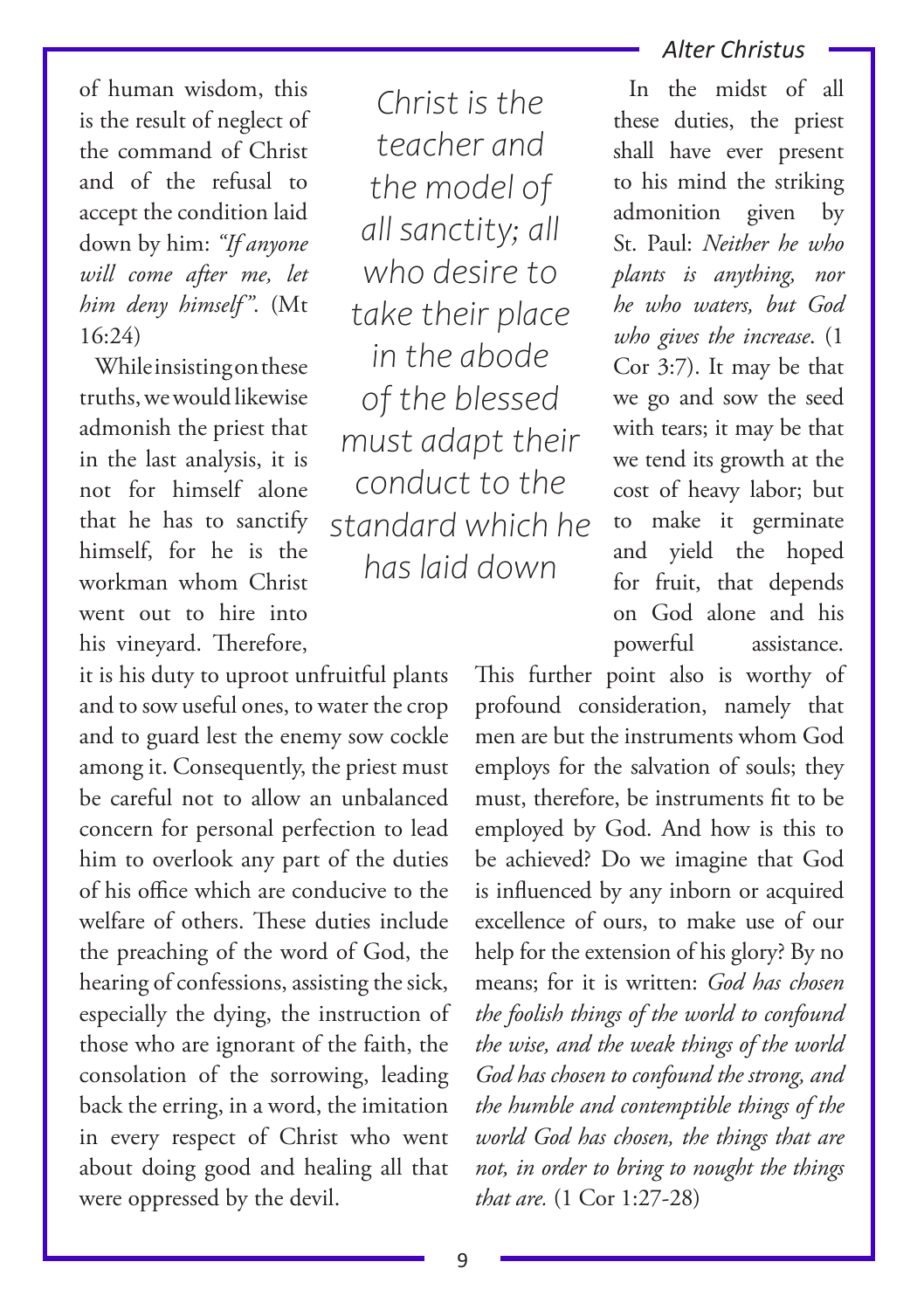There is, indeed, only one thing that unites man to God, one thing that makes him pleasing to God and a not unworthy dispenser of his mercy; and that one thing is holiness of life and conduct. If this holiness, which is the true supereminent knowledge of Jesus Christ, is wanting in the priest, then everything is wanting. Without this, even the resources of profound learning (which we strive to promote among the clergy), or exceptional competence in practical affairs, though they may bring some benefit to the Church or to individuals, are not infrequently the cause of deplorable damage to them.

On the other hand, there is abundant evidence from every age that even the humblest priest, provided his life has the adornment of overflowing sanctity, can undertake and accomplish marvelous works for the spiritual welfare of the people of God; an outstanding example in recent times is John Baptist Vianney, a model pastor of souls, to whom we are



happy to have decreed the honors of the Blessed in heaven.

Sanctity alone makes us what our divine vocation demands, men crucified to the world and to whom the world has been crucified, men walking in newness of life who, in the words of St. Paul, show themselves as ministers of God in labors, in vigils, in fasting, in chastity, in knowledge, in long-suffering, in kindness, in the Holy Spirit, in sincere charity, in the word of truth;[38] men who seek only heavenly things and strive by every means to lead others to them.

# **III - Means of Acquiring Priestly Sanctity**

# *1- Prayer, an Essential Condition of Sanctity*

Since, as everyone realizes, holiness of life is the fruit of the exercise of the will inasmuch as it is strengthened by the aid of divine grace, God has made abundant

> provision lest we should at any time lack the gift of grace, if we desire it. We can obtain it, in the first place, by constant prayer.

> There is, in fact, such a necessary link between holiness and prayer that the one cannot exist without the other.

> The words of Chrysostom on this matter are an exact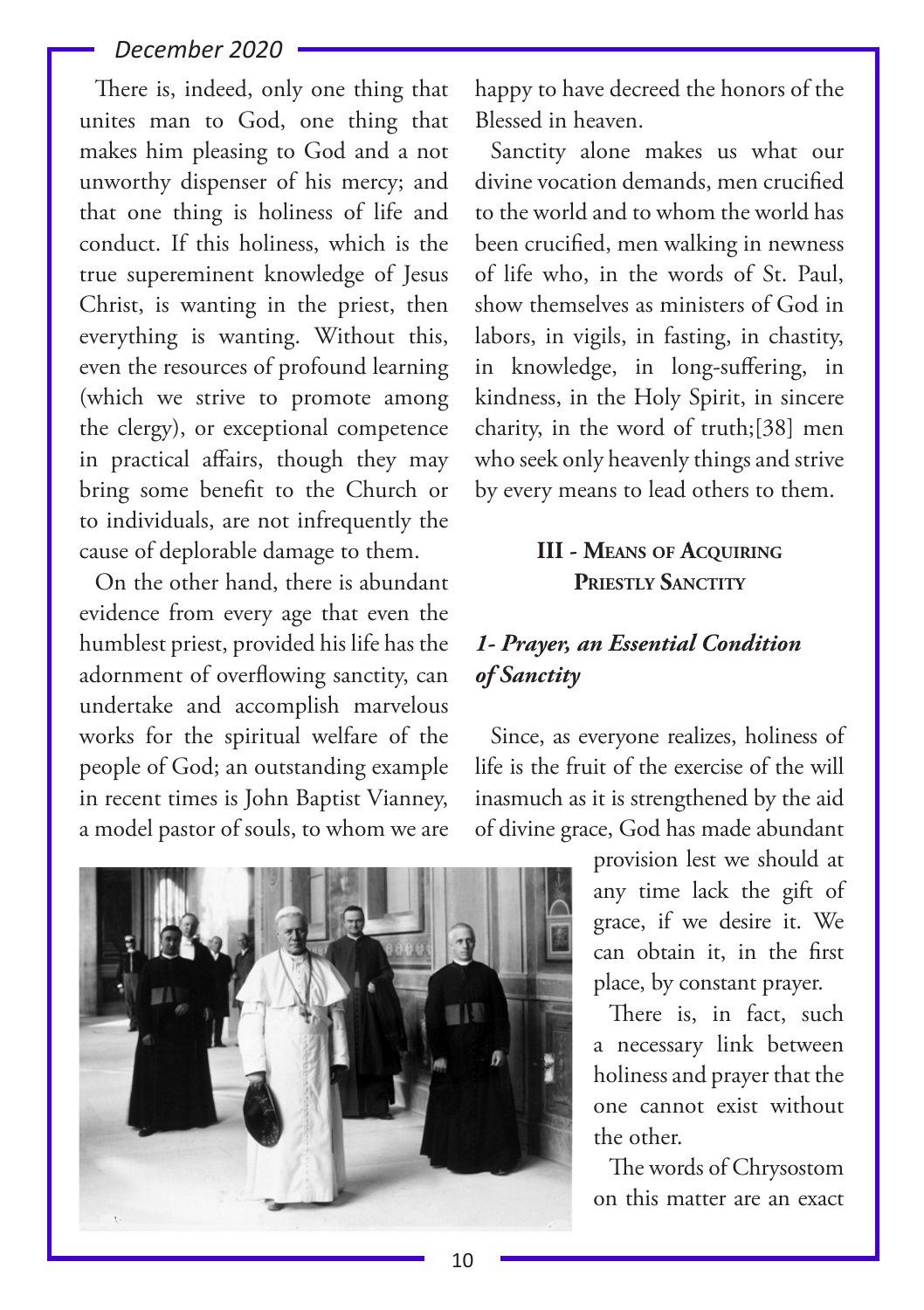expression of the truth: "I consider that it is obvious to everyone that it is impossible to live virtuously without the aid of prayer;" and Augustine sums up shrewdly: "He truly knows how to live rightly, who rightly knows how to pray."

Christ himself, by his constant exhortations and especially by his example, has even more firmly inculcated these truths. To pray he withdrew into desert places or climbed the mountain alone; he spent whole nights absorbed in prayer; he paid many visits to the temple; even when the crowds thronged around him, he raised his eyes to heaven and prayed openly before them; when nailed to the Cross, in the agony of death, he supplicated the Father with a strong cry and tears.

Let us be convinced. therefore, that a priest must be specially devoted to the practice of prayer if he is to maintain worthily his dignity and to fulfill his duty. All too frequently one must deplore the fact that prayer is a matter of routine rather than of genuine fervor; the Psalms are recited

at the appointed times in a negligent manner, a few short prayers are said in between; there is no further thought of consecrating part of the day to speaking with God, with pious aspirations to him.

*There is, in fact, such a necessary link between holiness and prayer that the one cannot exist without the other*

And it is the priest, more than any other, who is bound to obey scrupulously the command of Christ: *"We ought always pray"*, (Lk 18:1) a command which Paul so insistently inculcated: *Be instant in prayer, watching in it with thanksgiving*; (Col 4:2) *pray without ceasing*. (1 Thess. 5:17)

# *2- The Oblilgation of Daily Meditation*

A point of capital importance is that a certain time should be given daily to meditation on the eternal truths. No priest can neglect this practice without incurring a grave charge of negligence and without detriment to his soul. The

> saintly abbot, Bernard, when writing to Eugene III, his former pupil who had become Roman Pontiff, frankly and emphatically admonished him never to omit daily divine meditation; he would not admit as an excusing cause even the many weighty cares which the supreme pontificate involves. In justification of this advice

he enumerated with great prudence the benefits of the practice of meditation: "Meditation purifies the source from which it comes, the mind. It controls affections, guides our acts, corrects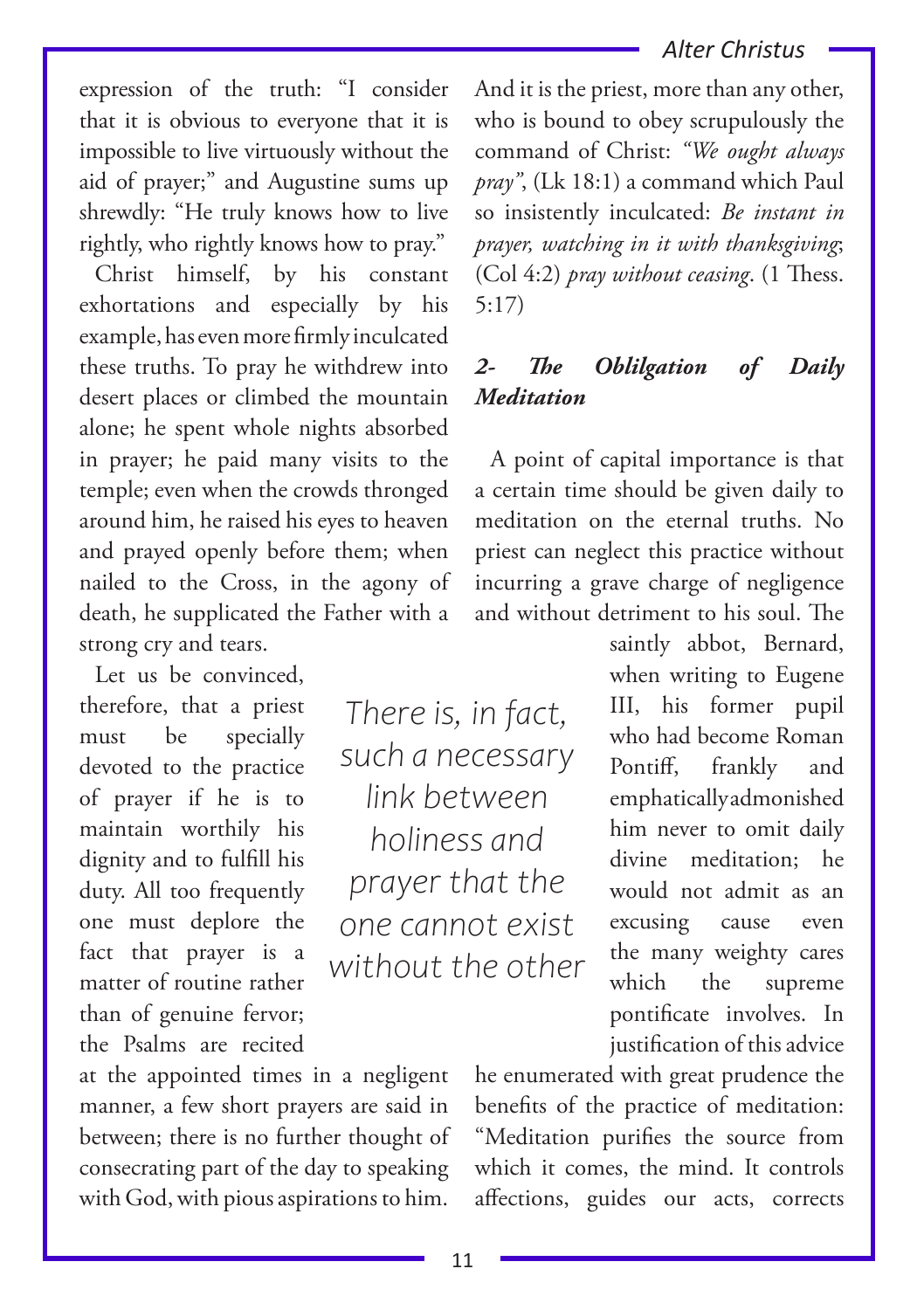excesses, rules our conduct, introduces order and dignity into our lives; it bestows understanding of things divine and human. It brings clarity where there is confusion, binds what is torn apart, gathers what is scattered, investigates what is hidden, seeks out the truth, weighs what has the appearance of truth, and shows up what is pretense and falsehood. It plans future action and reviews the past, so that nothing remains in the mind that has not been corrected

or that stands in need of correction. When affairs are prospering it anticipates the onset of adversity, and when adversity comes it seems not to feel it, in this it displays in turn prudence and fortitude."

This summary of the benefits which meditation is calculated to bring is an instructive reminder not only of its salutary effect in every

department, but also of its absolute necessity.

Despite the high dignity of the various functions of the priestly office and the veneration which they deserve, frequent exercise of these functions may lead those who discharge them to treat them with less respect than is their due. From a gradual decline in fervor it is an easy step to carelessness and even to distaste

*No priest can neglect the daily meditation without incurring a grave charge of negligence and without detriment to his soul*

for the most sacred things. In addition, a priest cannot avoid daily contact with a corrupt society; frequently, in the very exercise of pastoral charity, he must fear the insidious attacks of the infernal serpent. Is it not all too easy even for religious souls to be tarnished by contact with the world?[46] It is evident, therefore, that there is a grave and urgent need for the priest to turn daily to the contemplation of the eternal truths, so that his mind and will may

> gain new strength to stand firm against every enticement to evil.

Moreover, it is the strict duty of the priest to have a mind for heavenly things, to teach them, to inculcate them; in the regulation of his whole life he must be so much superior to human considerations that whatever he does in the discharge of his sacred office will be

done in accordance with God, under the impulse and guidance of faith; it is fitting then that he should possess a certain aptitude to rise above earthly considerations and strive for heavenly things. Nothing is more conducive to the acquisition and strengthening of this disposition of soul, this quasinatural union with God, than daily meditation; it is unnecessary to dwell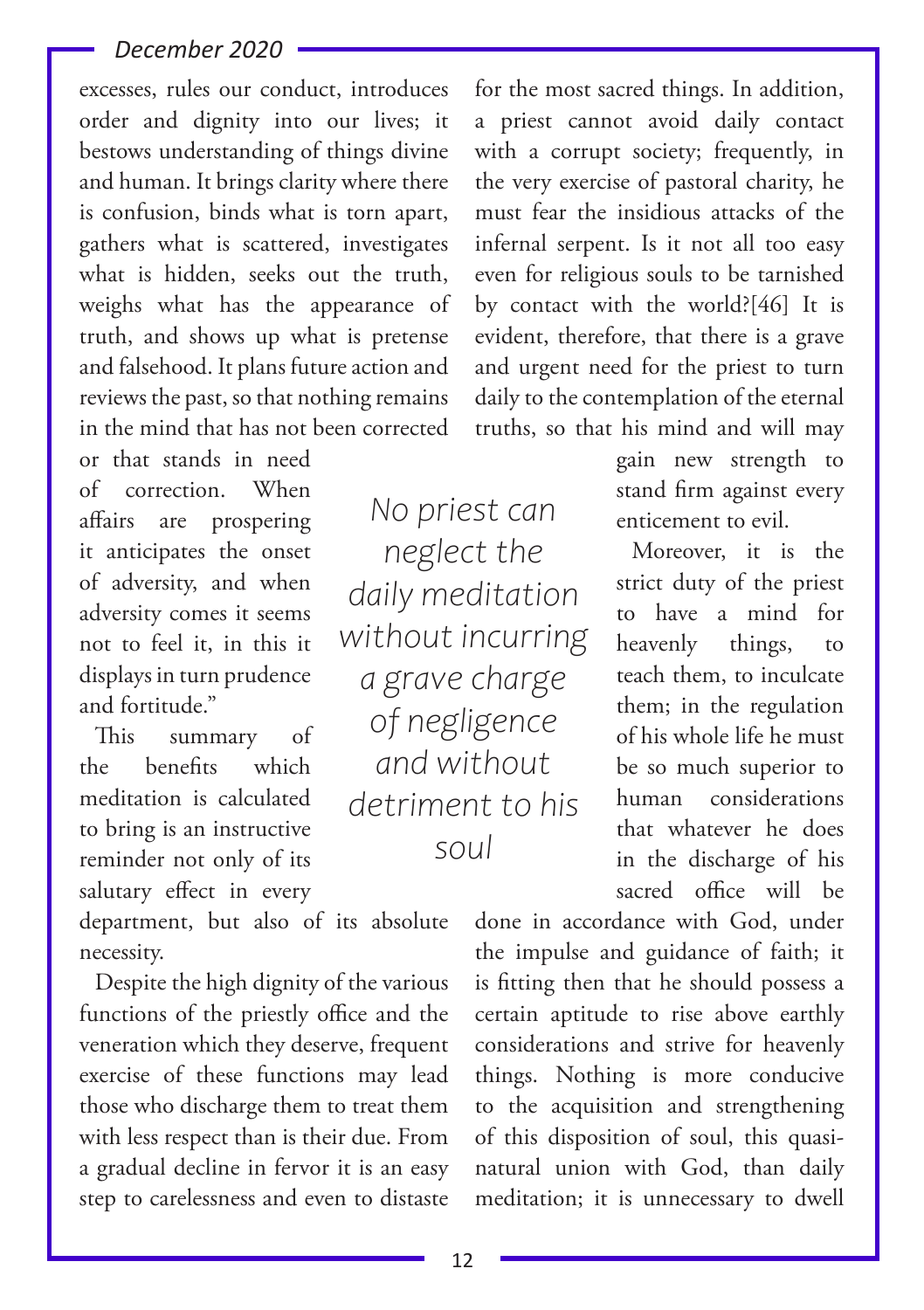upon this truth which every prudent person clearly realizes.

The life of a priest who underestimates the value of meditation, or has lost all taste for it, provides a sad confirmation of what we have been saying. Let your eyes dwell on the spectacle of men in whom the mind of Christ, that supremely precious gift, has grown weak; their thoughts are all on earthly things, they are engaged in vain pursuits, their words are so much unimportant chatter; in the performance of their sacred functions they are careless, cold, perhaps even unworthy. Formerly, these same men, with the oil of priestly ordination still fresh upon them, diligently prepared themselves for the recitation of the Psalms, lest they should be like men who tempt God; they sought a time and place free from disturbance; they endeavored to grasp the divine meaning; in union with the psalmist they poured forth their soul in songs of praise, sorrow and rejoicing. But now, what a change has taken place!

Some of those who find recollection of the heart a burden, or entirely neglect it, do not seek to disguise the impoverishment of soul which results from their attitude, but they try to excuse themselves on the pretext that they are completely occupied by the activity of their ministry, to the manifold benefit of others.

They are gravely mistaken. For as they are unaccustomed to converse with God, their words completely lack the inspiration which comes from God when they speak to men about God or inculcate the counsels of the christian life; it is as if the message of the Gospel were practically dead in them. However distinguished for prudence and eloquence, their speech does not echo the voice of the good Shepherd which the sheep hear to their spiritual profit; it is mere sound which goes forth without fruit, and sometimes gives a pernicious example to the disgrace of religion and the scandal of the good.

At this point we cannot refrain from referring with sorrow to those who, carried away by pernicious novelties, dare to maintain a contrary opinion, and to hold that time devoted to meditation and prayer is wasted. What calamitous blindness! Would that such people would take thought seriously with themselves and realize whither this neglect and contempt of prayer leads. From it have sprung pride and stubbornness; and these have produced those bitter fruits which in our paternal love we hesitate to mention and most earnestly desire to remove completely.

Beloved sons, may this our exhortation, which is none other than the exhortation of Christ our Lord: *"Be watchful, be vigilant and pray"*, (Mk 13:33) be deeply engraven in their hearts and in yours. Let each one diligently apply himself above all to the practice of pious meditation; let him do so with sincere confidence,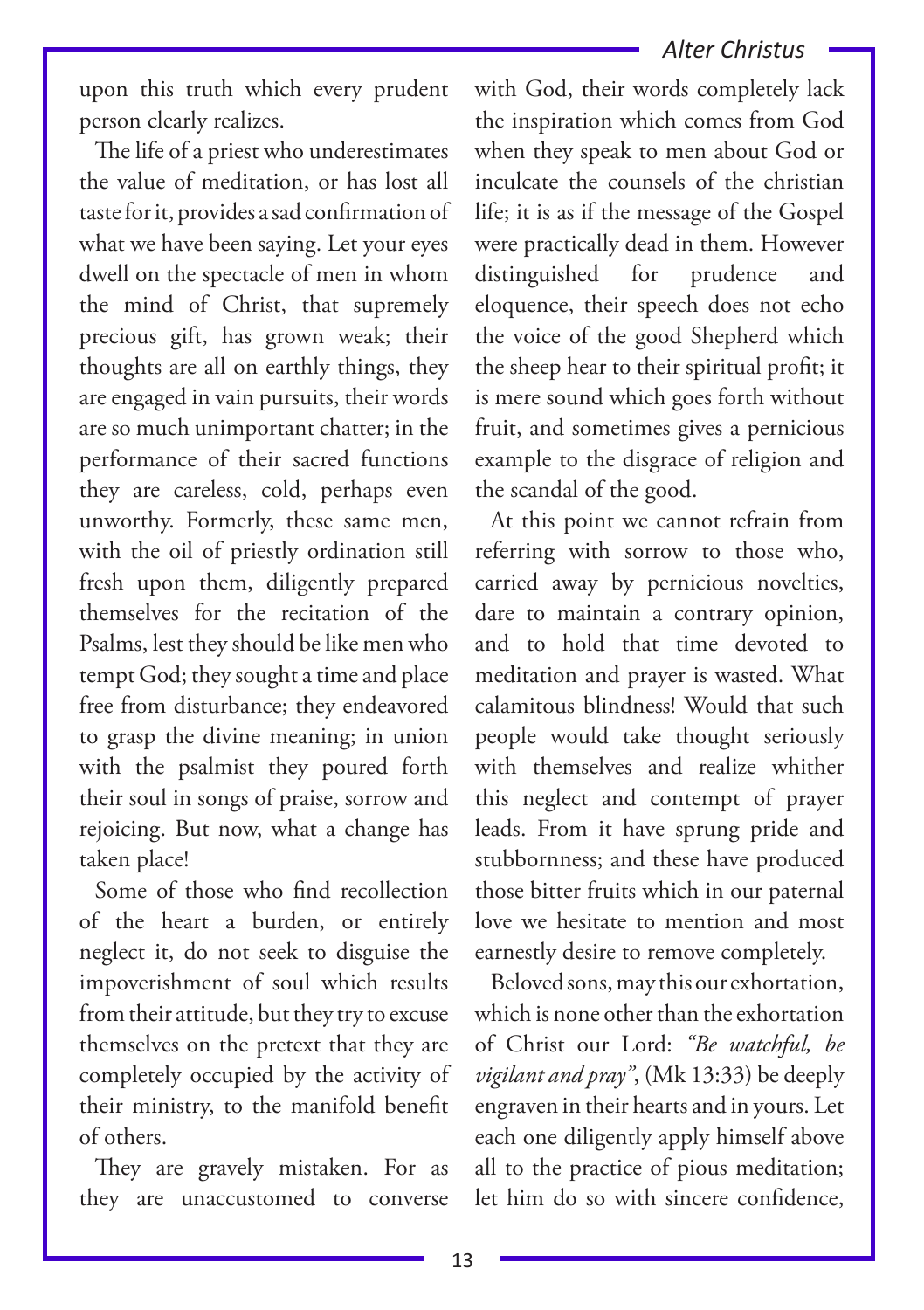constantly repeating the words: *"Lord teach us to pray."* (Lk 11:1)

The pastoral address of St. Charles Borromeo is relevant here and is worth recalling: "Realize, my brethren, that nothing is so necessary to an ecclesiastic as mental prayer before, during and after all our actions. I will sing, said the prophet, and I will understand. If administering the sacraments, my brother, meditate on what you are doing; if celebrating Mass, ponder on what you are offering; in reciting the Psalms, reflect on what you are saying and to whom you are speaking; if directing souls, reflect on the Blood with which they were washed."

# *3- Spiritual Reading*

It is of great importance that the priest should combine his daily divine meditation with the constant reading of pious books, especially the inspired books. That was the command that Paul gave to Timothy: *"Attend unto reading."* (1 Tim. 4:13) The same lesson was taught by St. Jerome when instructing Nepotianus on the priestly life: "Never let the sacred book leave your hands"; and he gave the following reason for his advice: "Learn that which you are to teach; holding to that faithful word which conforms to doctrine, that you may be able to exhort with sound doctrine, and refute the opponents." What great advantages are gained by priests who are faithful to this

practice! With what unction they preach Christ! Far from flattering and soothing the hearts and minds of their audience, they stimulate them to better things, and arouse in them the desire of heavenly things.

There are many striking examples of the salutary effects of the reading of pious books. Outstanding is the case of Augustine whose great services to the Church had their origin in such reading: "Take, read; take, read; I took (the epistles of Paul the Apostle), I opened, I read in silence; it was as though the darkness of all my doubting was driven away by the light of peace which had entered my soul."

In our own day, alas! it is the contrary that happens all too frequently. Members of the clergy allow their minds to be overcome gradually by the darkness of doubt and turn aside to worldly pursuits; the chief reason for this is that they prefer to read a variety of other works and newspapers, which are full of cunningly propounded errors and corruption, rather than the divine books and other pious literature.

Be on your guard, beloved sons; do not trust in your experience and mature years, do not be deluded by the vain hope that you can thus better serve the general good. Do not transgress the limits which are determined by the laws of the Church, nor go beyond what is suggested by prudence and charity towards oneself. Anyone who admits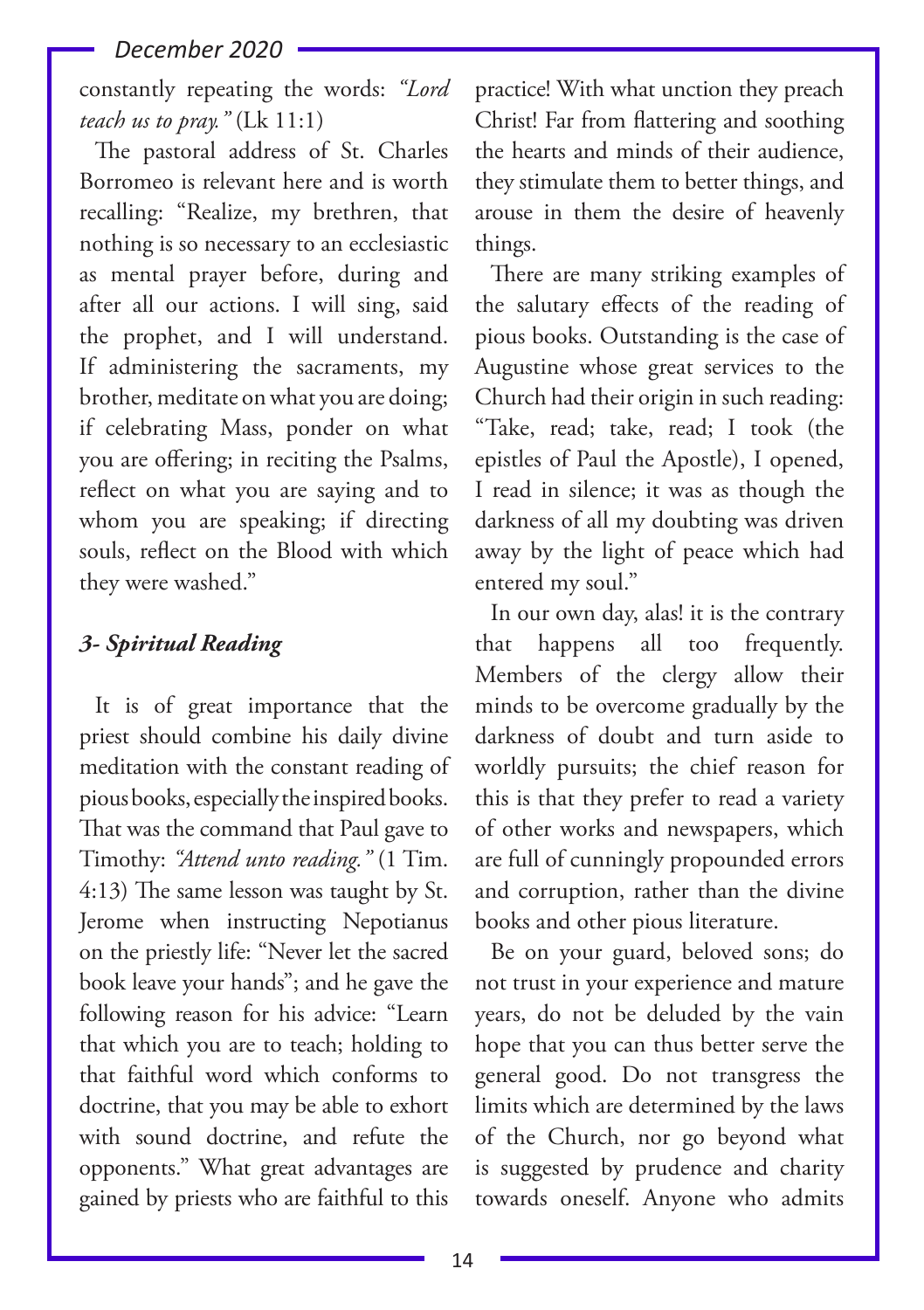this poison into his soul will rarely escape the disastrous consequences of the evil thus introduced.

#### *4- Examination of Conscience*

The benefits to be derived from spiritual reading and meditation will certainly be more abundant if the priest supplements them by an examination which will enable him to discern whether he is striving conscientiously to put into practice what he has learned in his reading and meditation.

Particularly relevant in this context is the excellent advice of Chrysostom which was intended especially for priests. Every night before going to sleep, "make your conscience appear in judgment; demand of it an account, and having thoroughly probed and dissected whatever evil purposes you formed during the day, repent for them."

The excellence of this practice and its fruitfulness for christian virtue are clearly

*There is only one thing that unites man to God, one thing that makes him pleasing to God and a not unworthy dispenser of his mercy; and that one thing is holiness of life and conduct.*

a searching investigator of the integrity of your own conduct, submit your life to a daily examination. Consider carefully what progress you have made or what ground you have lost... Strive to know yourself… Place all your faults before your eyes. Come face to face with yourself, as though you were another person, and then weep for your faults."

Experience shows that the man who frequently subjects his thoughts, words and actions to a strict examination, gains new strength of soul both to detest and

fly from evil and to desire and strive for the good.

It is also shown by experience that one who refuses to appear before the tribunal where justice sits in judgment, and conscience appears at once as the accused and the accuser, usually suffers grave loss and disadvantage thereby. Vainly too will one seek in the conduct of such a person for that circumspection, so highly prized in the christian, that tries to avoid even venial faults, or that sense of reverence, so

established by the teaching of the great masters of the spiritual life. We are pleased to quote that remarkable passage from the rule of St. Bernard: "As

becoming in a priest, which shudders at even the slightest offense to God.

For our own part, beloved sons, when we reflect upon these matters, as is